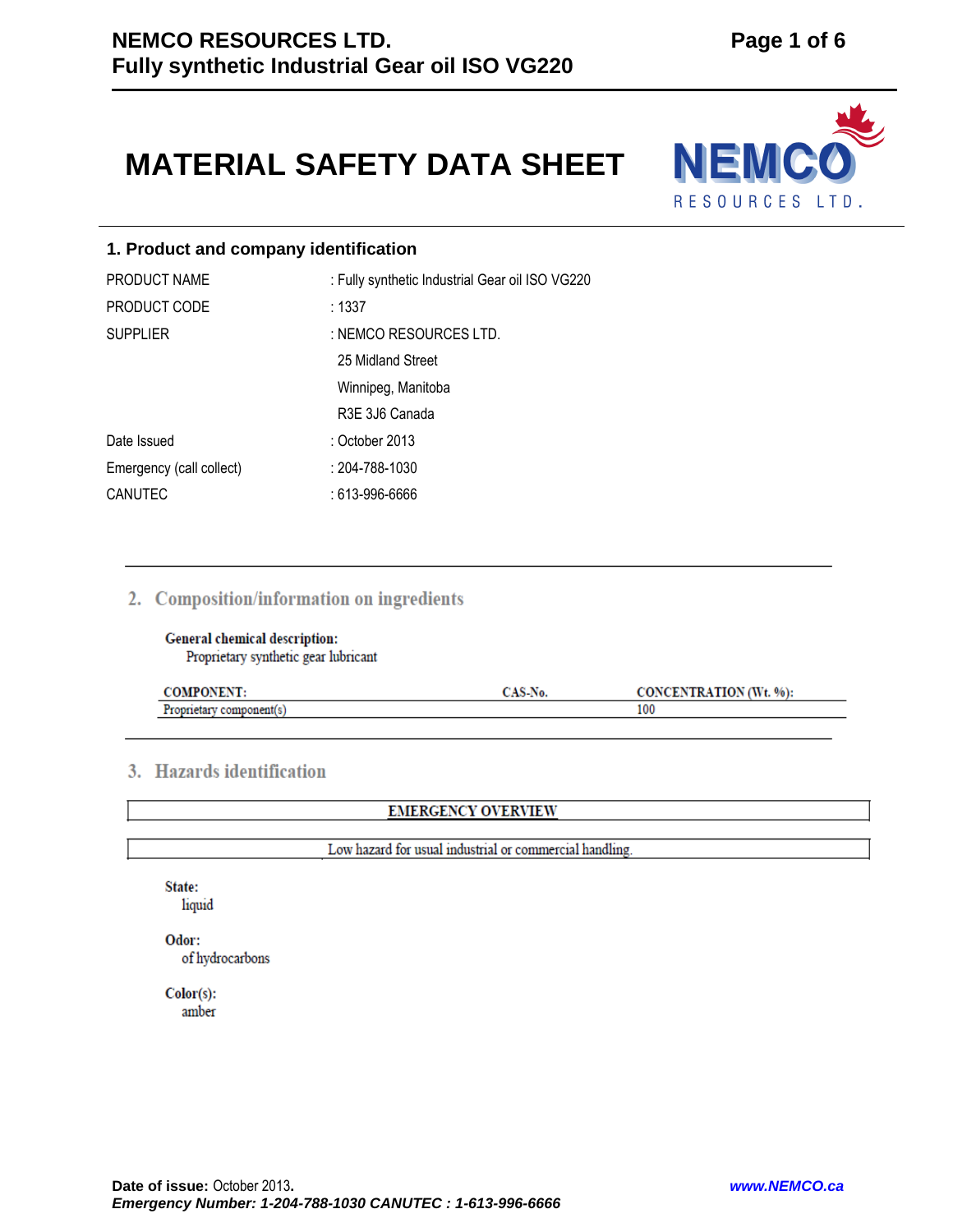# **NEMCO RESOURCES LTD.** Fully synthetic Industrial Gear oil ISO VG220

Page 2 of 6

Routes of entry: Skin contact

#### **Potential Health Acute Effects:**

**Inhalation:** 

May cause respiratory irritation.

#### Skin contact: May cause slight irritation.

# Eye contact:

May cause slight irritation.

#### **Ingestion:**

May be harmful if swallowed in large quantities.

# **Potential Chronic Health Effects:**

None known

# 4. First aid measures

#### **After inhalation:**

Immediately remove victim to fresh air. If breathing has stopped, administer artificial respiration. Seek medical attention immediately.

# After skin contact:

Wash thoroughly with soap and water.

#### After eye contact:

Rinse immediately with plenty of running water (for 10 minutes). Seek medical attention if necessary.

#### **After ingestion:**

Do not induce vomiting. Call a physician or poison control center immediately. Never give anything by mouth if the victim is rapidly losing consciousness, or is unconscious or convulsing.

### 5. Fire fighting measures

#### **Flash point:**

449.6 °F (232.00 °C) :: Flash Point, Pensky-Martens

#### **Autoignition temperature:**

Not available

#### **Flammable/Explosive limits: Lower limits:**

Not determined. **Upper limits:** Not determined.

Suitable extinguishing media: Water Spray Foam. Carbon dioxide. Dry Chemical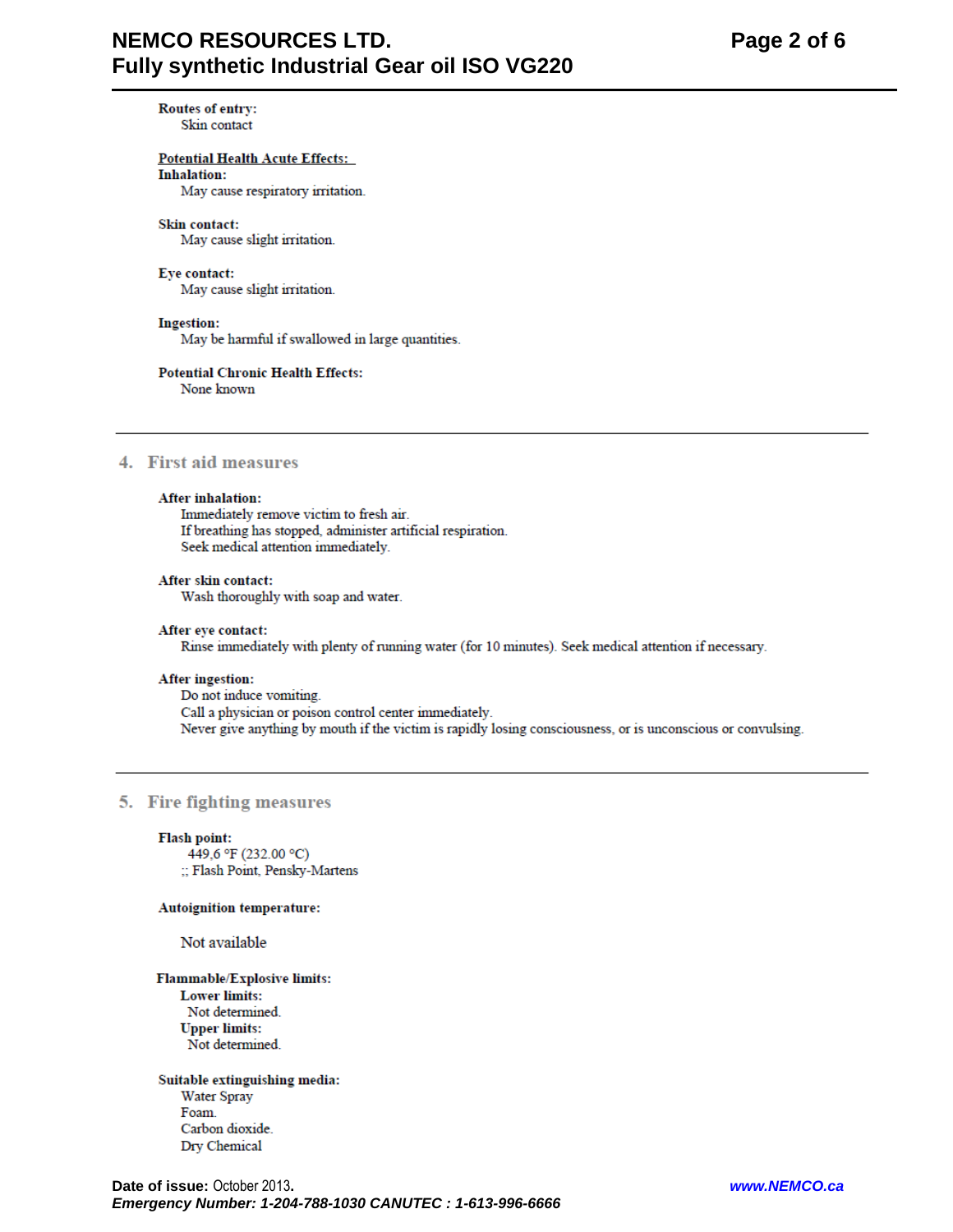Unusual fire or explosion hazards:

None known

**Hazardous combustion products:** nitrogen oxides, phosphorus oxides, carbon monoxide, Carbon dioxide., Sulphur oxides

Additional fire fighting advice:

In case of fire, keep containers cool with water spray. If a spill or leak has not ignited, use water spray to disperse the vapors. Water spray may be used to flush spills away from fire.

# 6. Accidental release measures

#### **Personal precautions:**

Wear adequate personal protective clothing and equipment.

**Environmental precautions:** Add dry material to absorb spill (if large spill, dike to contain).

#### Methods for cleaning and take-up:

Pick up spilled material and containerize for recovery or disposal. Flush area with water to remove residues.

# 7. Handling and storage

#### Handling:

**Handling advice:** Ensure adequate ventilation. Container may be hazardous when emptied.

#### Storage:

**Storage conditions to keep:** Store in sealed original container.

# 8. Exposure controls/personal protection

#### Indication for system design: Ensure adequate ventilation.

Components with specific control parameters for workplace:

Valid for **TISA** 

| Name on list             | <b>Basis</b> | Type                                                   | Value            | Category | Remarks |
|--------------------------|--------------|--------------------------------------------------------|------------------|----------|---------|
| <b>OIL MIST, MINERAL</b> | <b>ACGIH</b> | Time Weighted Average (TWA).                           | $5 \text{ mg/m}$ |          |         |
| OIL MIST. MINERAL        | <b>ACGIH</b> | Short Term Exposure Limit (STEL): 10 mg/m <sup>3</sup> |                  |          |         |

#### Personal protection measures:

#### **Respiratory protection:**

If exposed to aerosol or mist, wear NIOSH approved Category 23C respirator, excluding single use or disposable respirators in accordance with 30 CFR 11(i).

The respirator shall be equipped with combination cartridges approved for paints, enamels and lacquers unless air-supplied respirator is selected.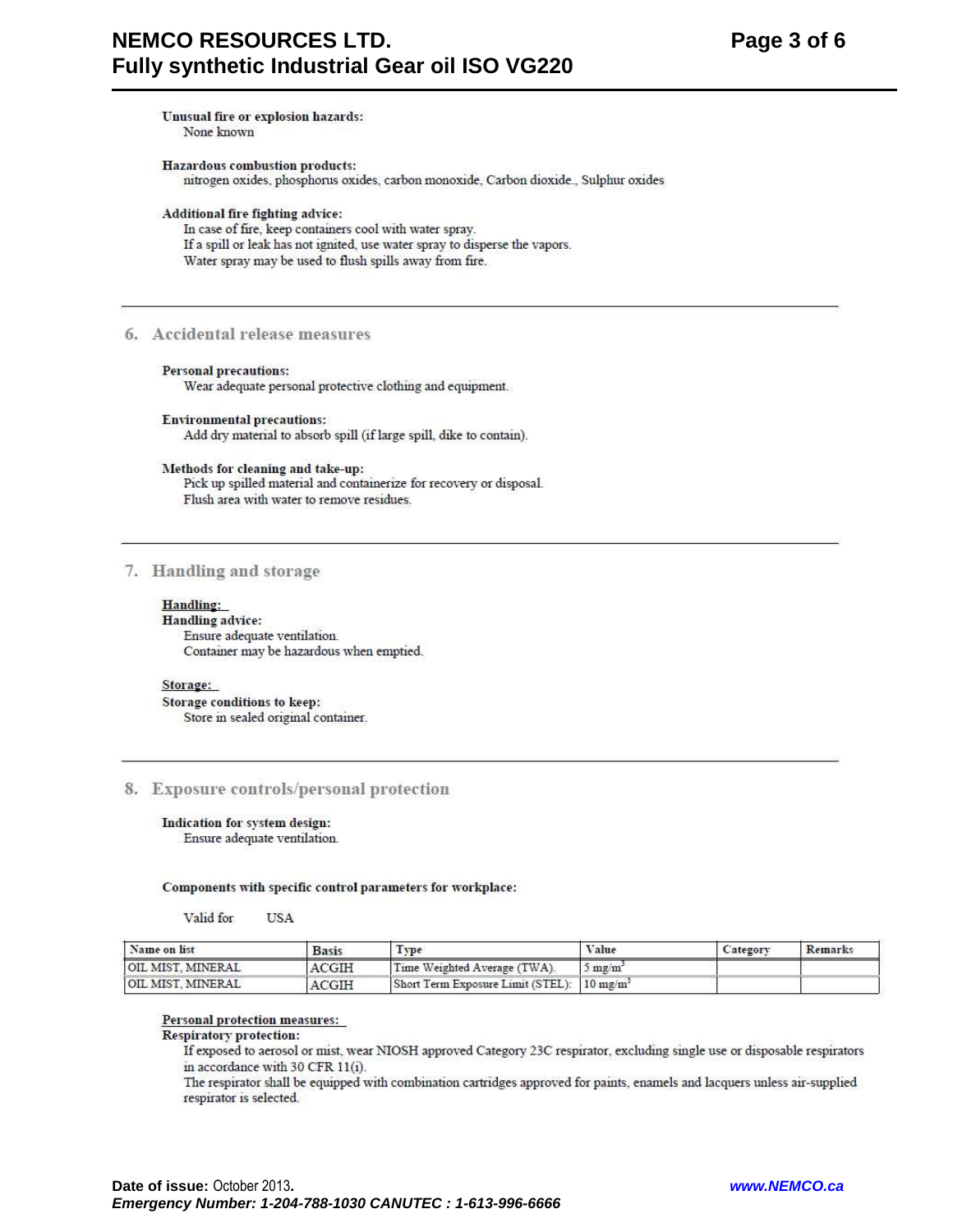# **NEMCO RESOURCES LTD.** Fully synthetic Industrial Gear oil ISO VG220

#### **Hand protection:**

Protective gloves made of rubber.

# Eye protection:

Safety glasses with side shields.

#### **Skin protection:**

Wear suitable protective clothing.

# 9. Physical and chemical properties

| <b>General description:</b><br>State:<br>Odor: | liquid<br>of hydrocarbons              |                |
|------------------------------------------------|----------------------------------------|----------------|
| $Color(s)$ :                                   | amber                                  |                |
| <b>Designation</b><br>Melting point            | <b>Value</b><br>$-31$ °C ( $-23.8$ °F) | Method         |
| Density                                        | $0.87$ g/cm3                           | no information |

# 10. Stability and reactivity

**Reactivity: Materials to avoid:** Oxidizers **Bases Strong Acids** 

Hazardous polymerization: Will not occur

# 11. Toxicological information

#### General toxicological information:

No toxicity information available or testing conducted on this product. Any health or toxicological information included in Section 3 was based on data associated with the components or an analogous product.

#### Acute oral toxicity:

LD50 > 2000 mg/kg body weight

#### **Skin irritation:** not irritating

**Eye** irritation: not irritating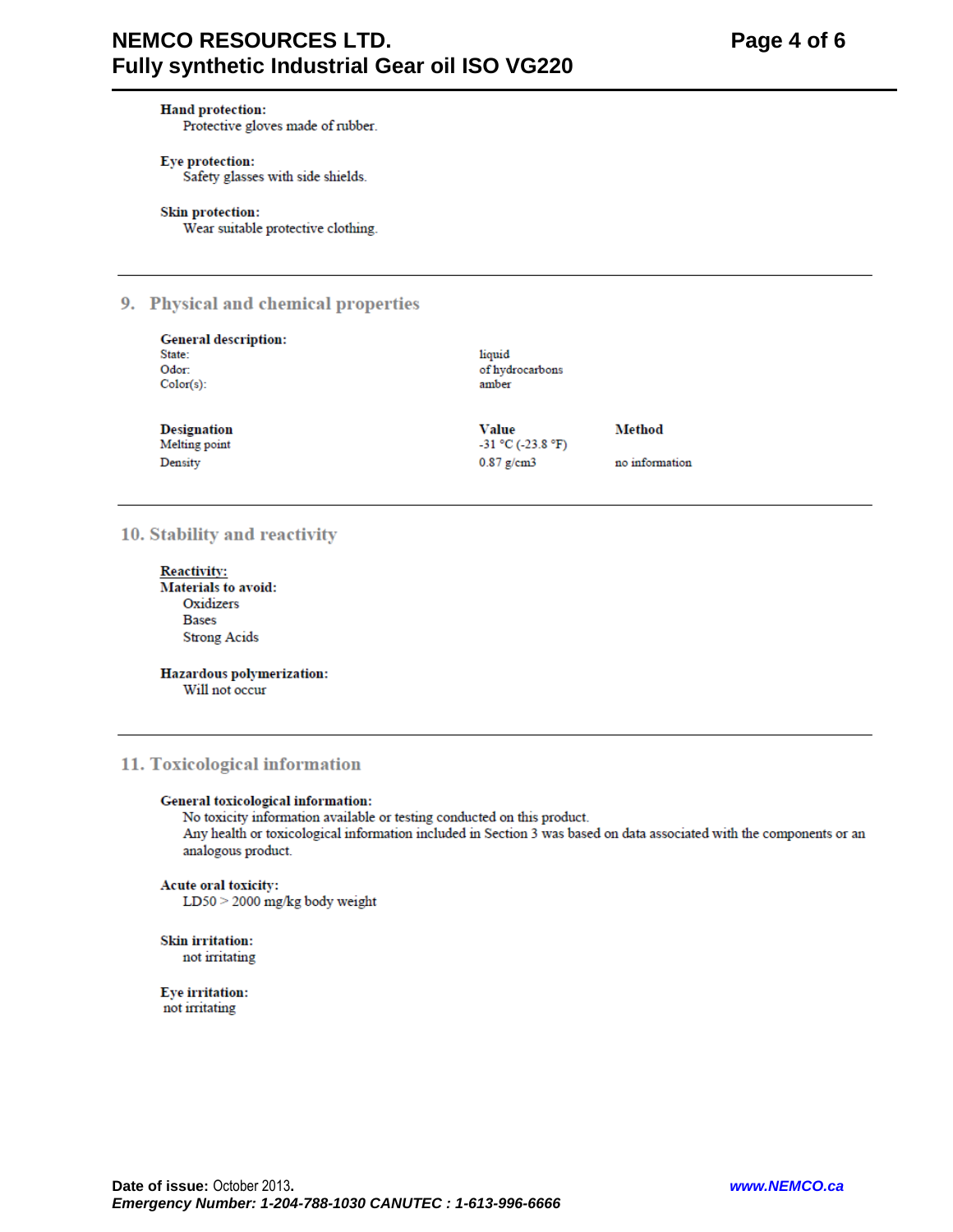#### 12. Ecological information

#### General ecological information:

no data available

# Acute fish toxicity:

LC50 > 10 -  $\le$  100 mg product/l.

#### **Acute bacterial toxicity:**

 $EC0 > 10 - \le 100$  mg product/l.

#### **Ultimate biodegradation:**

The total of the organic components contained in the product achieve values below 60% BOD/COD or CO2 liberation, or below 70% DOC reduction in tests for ease of degradability. Threshold values for 'readily degradable' (e.g. to OECD method 301) are not reached.

#### 13. Disposal considerations

#### Waste disposal of product:

Avoid landfilling liquids. Reclaim where possible. All recovered material should be packaged, labeled, transported, and disposed or reclaimed in conformance with applicable laws and regulations and in conformance with good engineering practices.

### **14. Transport information**

#### **General information:**

Not hazardous according to RID, ADR, ADNR, IMDG, IATA-DGR, CFR and TDG.

# 15. Regulatory information

| <b>TSCA Inventory Status:</b>                      | This product and/or all of its components are either included on or exempt from the<br>TSCA Inventory of Chemical Substances. |                |             |
|----------------------------------------------------|-------------------------------------------------------------------------------------------------------------------------------|----------------|-------------|
| <b>SARA 311/312 Hazard</b><br><b>Categories:</b>   | <b>Immediate Health</b>                                                                                                       |                |             |
| TSCA 12(b) Components:                             | none                                                                                                                          |                |             |
| <b>SARA 313 Toxic Chemicals:</b>                   | none                                                                                                                          |                |             |
| <b>SARA 302 Extremely Hazardous</b><br>Substances: | none                                                                                                                          |                |             |
| <b>CERCLA Hazardous Chemicals:</b>                 | US. EPA CERCLA Hazardous Substances (40 CFR 302)                                                                              |                |             |
|                                                    | <b>LEAD AND COMPOUNDS</b><br><b>CADMIUM AND</b>                                                                               | CAS: 7439-92-1 | $\leq$ 1PPM |
|                                                    | <b>COMPOUNDS</b><br><b>ARSENIC AND</b>                                                                                        | CAS: 7440-43-9 | $\leq$ 1PPM |
|                                                    | <b>COMPOUNDS</b>                                                                                                              | CAS: 7440-38-2 | $\leq$ 1PPM |